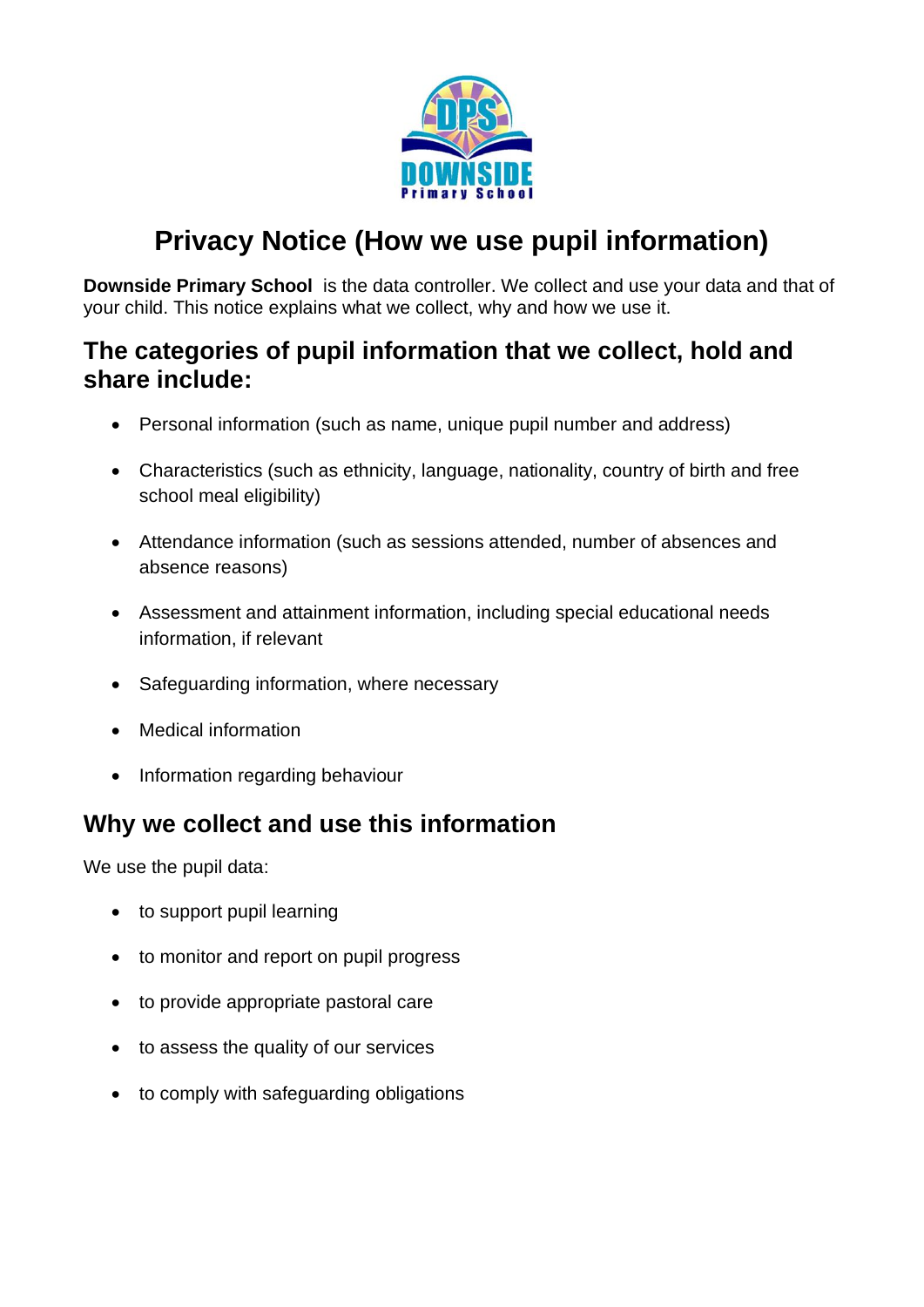### **The lawful basis on which we use this information**

We collect and use pupil information under the lawful basis of public interest and for special category data (such as religion, ethnicity and medical information) because it is necessary for a reason of substantial public interest.

Some of the information we collect and use is provided with your consent and that is the lawful basis for us processing it. For example, your permission to process your child's data for school trips and for access to online providers of educational materials. We will make it clear where we are asking for your consent and why, and provide you with the opportunity to refuse to provide us with that information, explaining what the consequence of that will be.

# **Collecting pupil information**

We collect pupil information via school admission forms and, where a child has previously attended a different setting through a Common Transfer File (CTF) or secure file transfer from previous school

Pupil data is essential for the schools' operational use. Whilst the majority of pupil information you provide to us is mandatory, some of it requested on a voluntary basis. In order to comply with the data protection legislation, we will inform you at the point of collection, whether you are required to provide certain pupil information to us or if you have a choice in this and we will tell you what you need to do if you do not want to share this information with us.

# **Storing pupil data**

We hold pupil data securely for the set amount of time shown in our data retention schedule. For more information on our data retention schedule and how we keep your data safe, please visit downside-primary.co.uk

### **Who we share pupil information with**

We routinely share pupil information with:

- schools that the pupil's attend after leaving us
- our local authority
- the Department for Education (DfE)
- online education providers
- support staff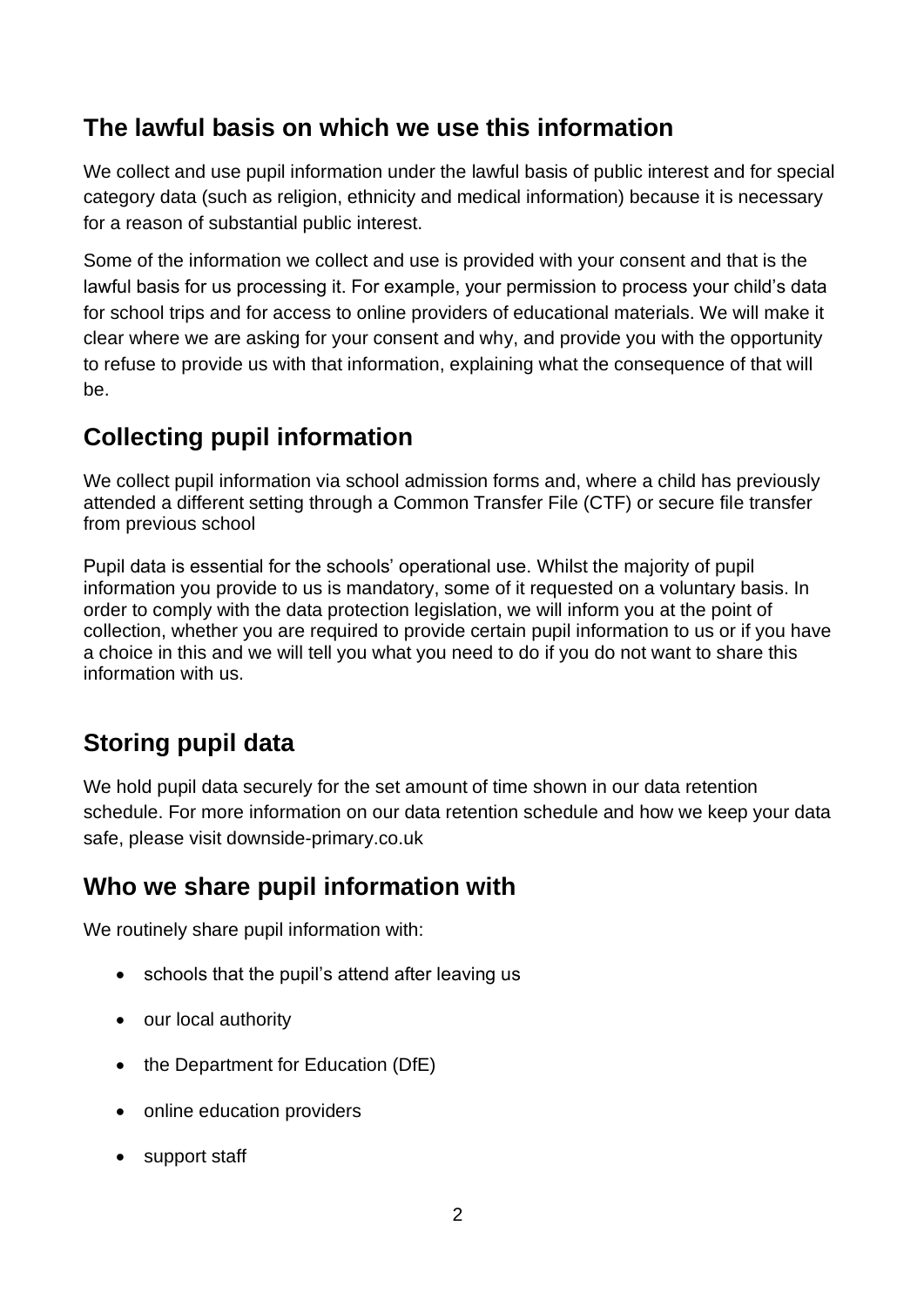• NHS

# **Why we regularly share pupil information**

We do not share information about our pupils with anyone without consent unless the law and our policies allow us to do so.

# **Department for Education**

The Department for Education (DfE) collects personal data from educational settings and local authorities via various statutory data collections. We are required to share information about our pupils with the Department for Education (DfE) either directly or via our local authority for the purpose of those data collections, under:

Section 3 of The Education (Information About Individual Pupils) (England) Regulations 2013.

All data is transferred securely and held by DfE under a combination of software and hardware controls, which meet the current [government security policy framework](https://www.gov.uk/government/publications/security-policy-framework).

For more information, please see 'How Government uses your data' section.

#### **Local Authorities**

We may be required to share information about our pupils with the local authority to ensure that they can conduct their statutory duties under

• the [Schools Admission Code,](https://www.gov.uk/government/publications/school-admissions-code--2) including conducting Fair Access Panels.

### **Requesting access to your personal data**

Under UK GDPR, parents and pupils have the right to request access to information about them that we hold. To make a request for your personal information, or be given access to your child's educational record, contact the School Office.

Depending on the lawful basis above, you may also have the right to:

- object to processing of personal data that is likely to cause, or is causing, damage or distress
- prevent processing for the purpose of direct marketing
- object to decisions being taken by automated means
- in certain circumstances, have inaccurate personal data rectified, blocked, erased or destroyed; and
- a right to seek redress, either through the ICO, or through the courts

If you have a concern about the way we are collecting or using your personal data, you should raise your concern with us in the first instance or directly to the Information Commissioner's Office at <https://ico.org.uk/concerns/>

For further information on how to request access to personal information held centrally by DfE, please see the 'How Government uses your data' section of this notice.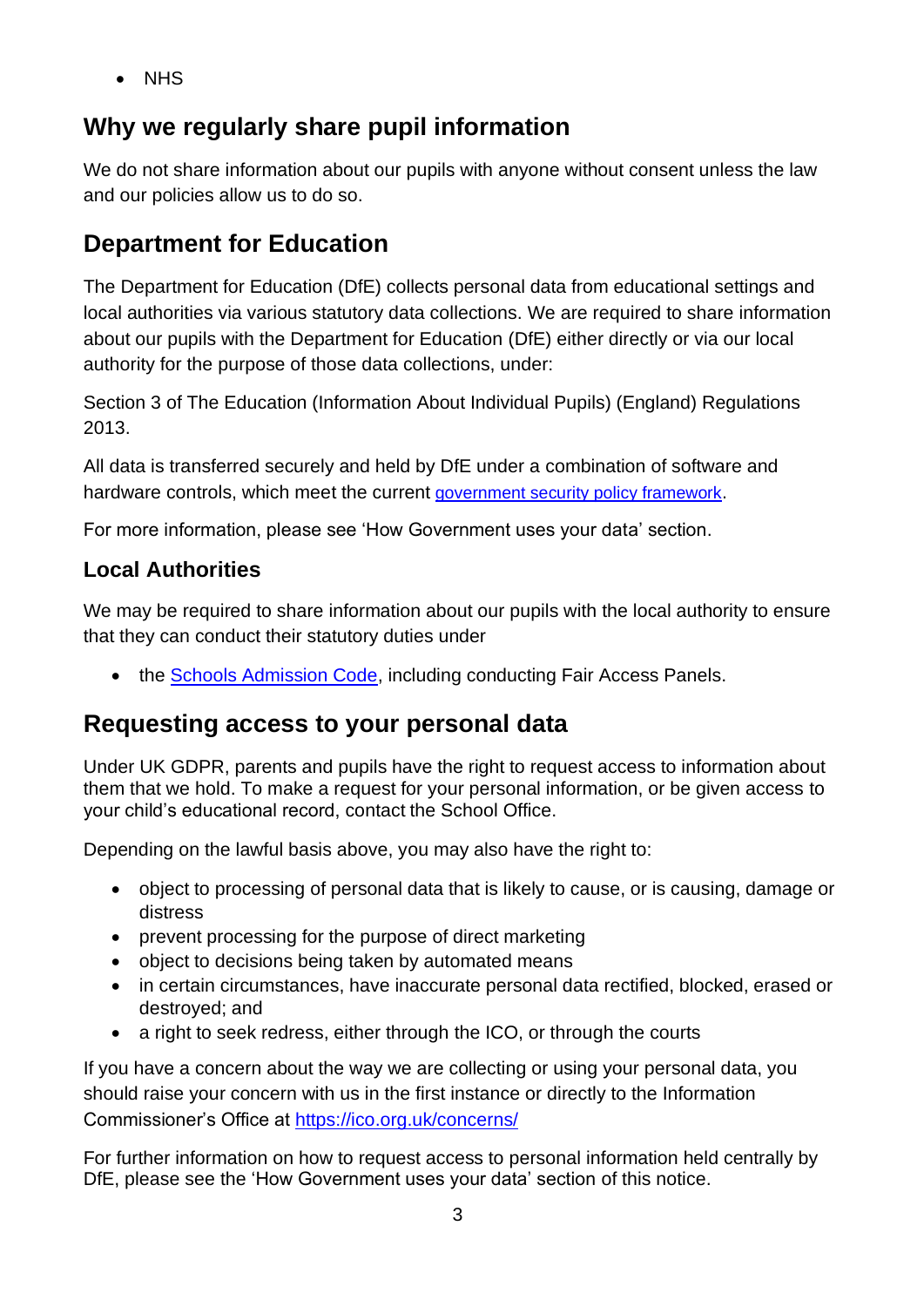### **Last updated**

We may need to update this privacy notice periodically so we recommend that you revisit this information from time to time. This version was last updated in September 2021

### **Contact**

If you would like to discuss anything in this privacy notice, please contact: The School **Office**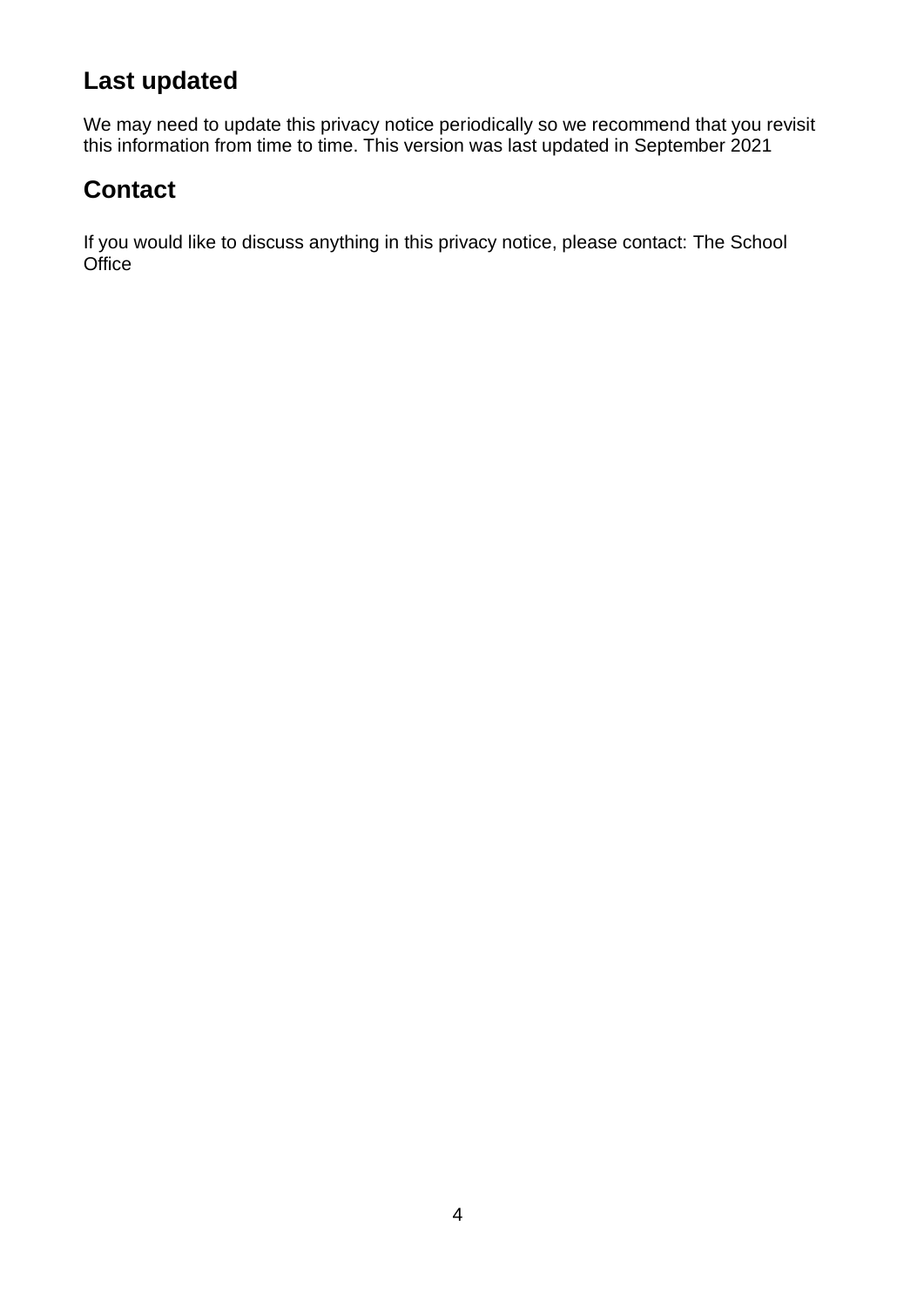### **How Government uses your data**

The pupil data that we lawfully share with the DfE through data collections:

- underpins school funding, which is calculated based upon the numbers of children and their characteristics in each school.
- informs 'short term' education policy monitoring and school accountability and intervention (for example, school GCSE results or Pupil Progress measures).
- supports 'longer term' research and monitoring of educational policy (for example how certain subject choices go on to affect education or earnings beyond school)

#### **Data collection requirements**

To find out more about the data collection requirements placed on us by the Department for Education (for example; via the school census) go to [https://www.gov.uk/education/data](https://www.gov.uk/education/data-collection-and-censuses-for-schools)[collection-and-censuses-for-schools](https://www.gov.uk/education/data-collection-and-censuses-for-schools)

#### **The National Pupil Database (NPD)**

Much of the data about pupils in England goes on to be held in the National Pupil Database (NPD).

The NPD is owned and managed by the Department for Education and contains information about pupils in schools in England. It provides invaluable evidence on educational performance to inform independent research, as well as studies commissioned by the department.

It is held in electronic format for statistical purposes. This information is securely collected from a range of sources including schools, local authorities and awarding bodies.

To find out more about the NPD, go to [https://www.gov.uk/government/publications/national](https://www.gov.uk/government/publications/national-pupil-database-user-guide-and-supporting-information)[pupil-database-user-guide-and-supporting-information](https://www.gov.uk/government/publications/national-pupil-database-user-guide-and-supporting-information)

#### **Sharing by the Department**

The law allows the Department to share pupils' personal data with certain third parties, including:

- schools
- local authorities
- researchers
- organisations connected with promoting the education or wellbeing of children in England
- other government departments and agencies
- organisations fighting or identifying crime

For more information about the Department's NPD data sharing process, please visit: <https://www.gov.uk/data-protection-how-we-collect-and-share-research-data>

Organisations fighting or identifying crime may use their legal powers to contact DfE to request access to individual level information relevant to detecting that crime. Whilst numbers fluctuate slightly over time, DfE typically supplies data on around 600 pupils per year to the Home Office and roughly 1 per year to the Police.